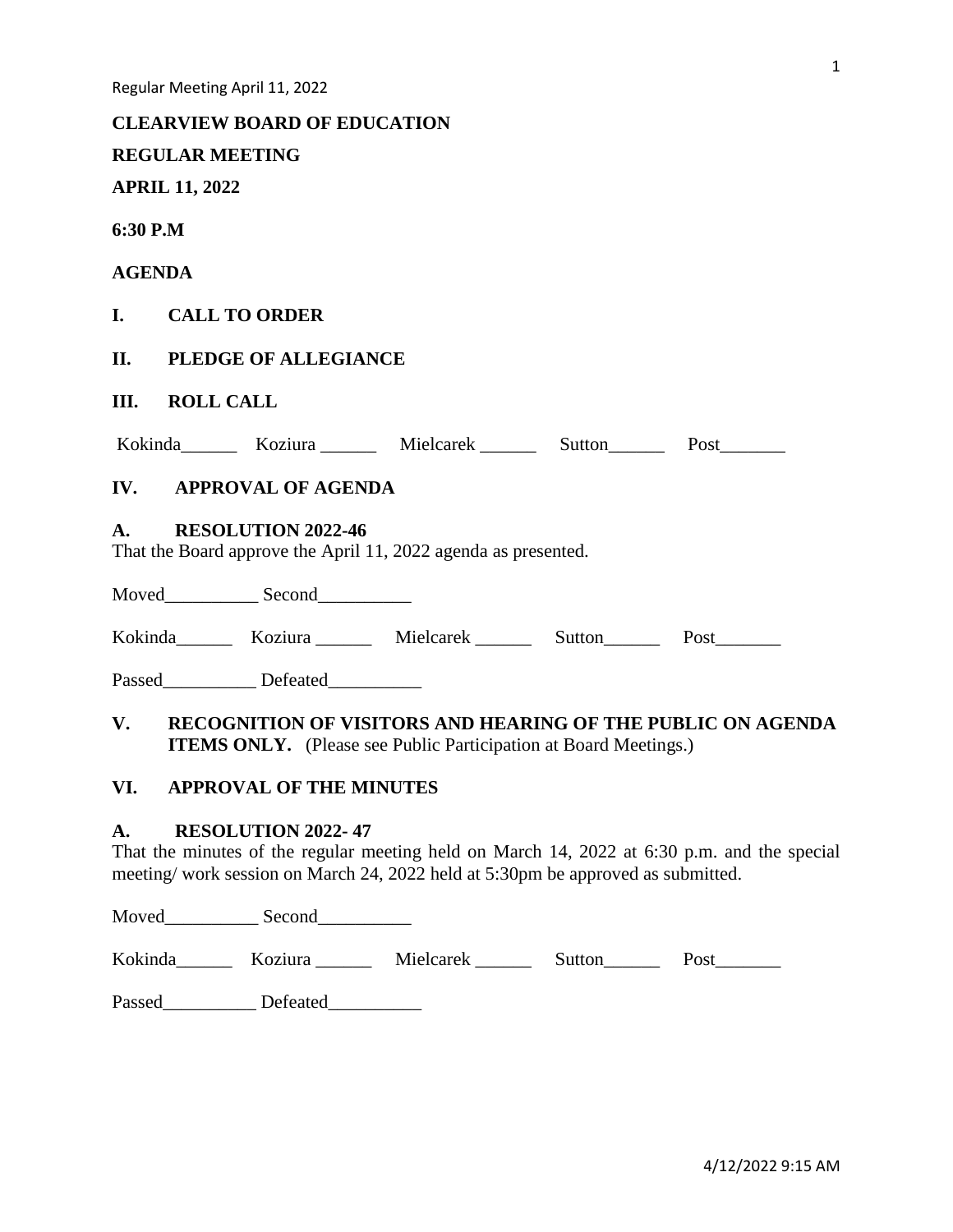### **VII. TREASURER AND BUSINESS REPORTS**

# **A. RESOLUTION 2022-48**

That the Board approve the following as recommended by the Treasurer:

- 1. Accept the financial reports, bank reconciliation and check register for the month of March 2022 **EXHIBIT**
- 2. Approve Change Order 001 for SCG Fields and the SCG Fields, Inc. contract as reviewed and modified to include language recommended by the architect and/or legal counsel.

#### **EXHIBIT**

- 3. Approve participation in the Minute Men Group Retrospective (Retro) Rating Program for the 2023 rate year January 1, 2023 to December 31, 2023 with an annual service fee of \$750.00. **EXHIBIT**
- 4. Accept the amounts and rates as determined by the budget commission of Lorain County and authorizing the necessary tax levies and certifying them to the county auditor.

### **EXHIBIT**

5. Approve the renewal of the Weswurd LLC contract for Medicaid services as they relate to the Medicaid School Program for July 1, 2022 through June 30, 2023 at an annual cost of \$3,420.00; same annual fee as FY21.

# **EXHIBIT**

6. Approve the multi-service agreement with the Educational Service Center of Lorain County for the 2022-2023 school year.

#### **EXHIBIT**

7. Approve the service agreement for the 2021-2022 school year with Insight Behavioral Consulting, Inc., operating an educational institution known as Insight Academy.

#### **EXHIBIT**

8. Approve the sale of a Field Top Dresser, Year 2000 Make Turfco METE-R-MATIC lll, Model F12D, through the GovDeals auction site**.**

### **EXHIBITS**

9. Approve the builder's risk insurance policy in the amount of \$2,727.00 through Federal Insurance Co. underwritten through Chubb. **EXHIBIT**

| 10. Approve the "Then and Now" Certificates over \$3000.00 |                |                   |
|------------------------------------------------------------|----------------|-------------------|
| Vendor                                                     | Purchase Order | Amount            |
| <b>Ohio Schools Council Gas</b>                            | P.O.56410      | \$3056.00         |
|                                                            |                | 4/12/2022 9:15 AM |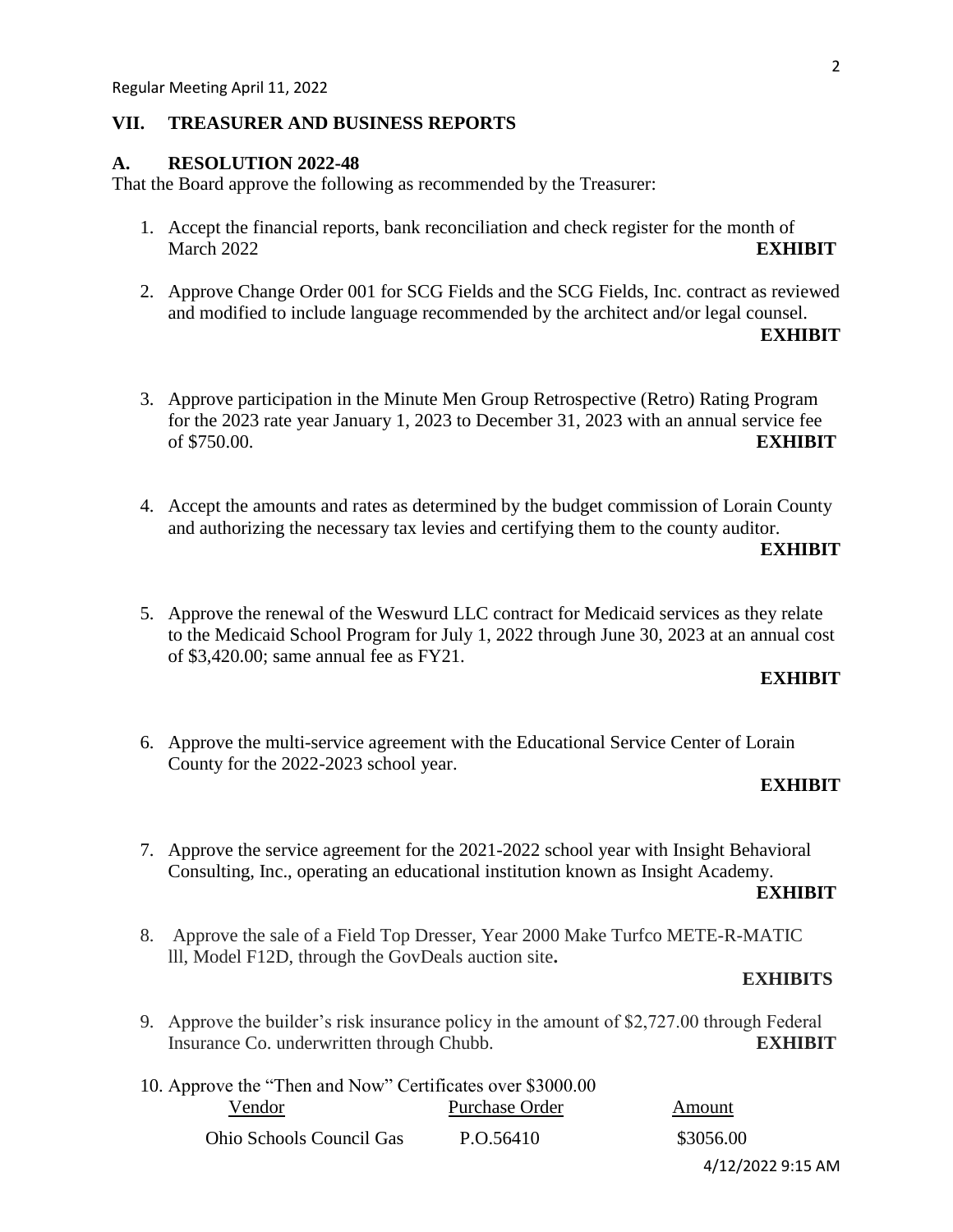Moved Seconded

Kokinda\_\_\_\_\_\_ Koziura \_\_\_\_\_ Mielcarek \_\_\_\_\_\_ Sutton\_\_\_\_\_ Post\_\_\_\_\_\_\_

Passed\_\_\_\_\_\_\_\_\_\_\_\_ Defeated\_\_\_\_\_\_\_\_\_\_\_

### **VIII. COMMUNICATIONS**

#### **IX. BOARD MEMBER REPORTS**

- a. President's Club Post, Kokinda
- b. Delegate to OSBA Kokinda, Post
- c. J.V.S. Board Member Mielcarek
- d. Educational Foundation Post

e. Curriculum – Kokinda, Koziura

### **X. OLD BUSINESS**

### **XI. NEW BUSINESS**

#### **A. RESOLUTION 2022-49**

That the Board approve the following personnel actions for the 2021-2022 school year, as stated, in accordance with board policy and/or the negotiated agreements to which the actions apply, as recommended by the Superintendent.

#### **CERTIFIED**

Home Instruction Tutor **NICHOLAS DIMACCHIA**

Non-renewal of One – Year contracts for; Retired-Rehired Employees and Tutors at the conclusion of the 2021-2022 school year.

**JOHN SZALAY,** Durling Middle School Science Teacher (Retired-Rehired) **TAMMY SAN FELIPPO**, Clearview Local Schools ESL Tutor, 7.5 hrs. per day

### **CLASSIFIED**

**KAYLA ROMAN**, Personal Attendant, Murray Ridge, "As Needed" One Year Limited Contract, 3.5 hrs., per day, Step "0" on the negotiated salary schedule, 178- day calendar prorated with an effective date of 3/28/2022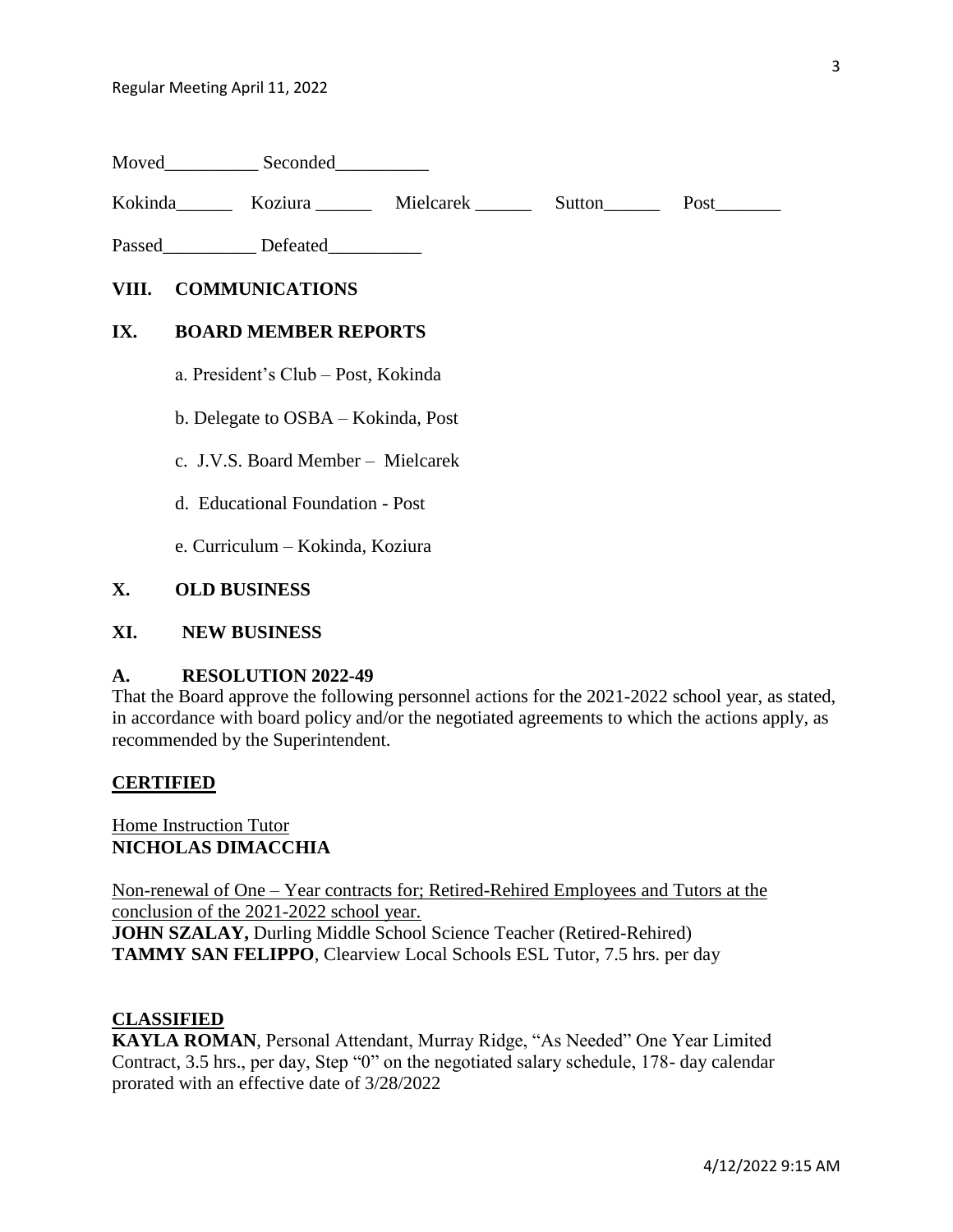Regular Meeting April 11, 2022

**LAURA VAN DYKE,** Cleaner, Vincent Elementary School, One Year Limited Contract, 5 hrs. per day, Step, "0" on the negotiated salary schedule, 187- day calendar prorated with an effective date of 3/30/2022.

2<sup>nd</sup> Year Probationary Contract **EDWIN BENEJAN,** Cleaner, Clearview High School, effective 11/2/2021 **LAURIE GRESCO,** Cleaner, Clearview High School, effective 5/26/2022

Continuing Contract PETE REWAK, Bus Monitor, effective  $1/17/2022$ 

**Supplemental TONJA HANIBAL,** Assistant Softball Coach, 21-22 Season **ANGELO CRUZ**, Assistant Baseball Coach, 21-22 Season

Seasonal Maintenance Workers

**WILSON MELENDEZ, DENNIS PIHLBLAD,** from 4/11/2022 – 11/5/2022, as needed, on a day to day basis, not to exceed 29 hours per week, at a rate of \$10 an hour.

Non-renewal of "As Needed" Personnel as listed at the conclusion of the 2021-2022 school year. **MELINDA CARRERO**, Personal Attendant **KELSIE JUSTICE,** Bus Monitor **JENNIFER KOONS- Personal Attendant GILBERTO LLORENS**, Bus Driver **KAYLA ROMAN,** Personal Attendant- Murray Ridge

Resignation

**ISAIAH GRADY-NORMAN,** Cleaner, Vincent Elementary School, Effective 3/22/2022 **SAMANTHA McCARTNEY,** Cleaner Vincent Elementary School, Effective 3/22/2022 **LAURA VAN DYKE,** Lunch/ Study Hall Monitor, Clearview High School, Effective 3/29/2022

Moved\_\_\_\_\_\_\_\_\_\_\_\_\_\_ Seconded\_\_\_\_\_\_\_\_\_\_\_\_\_

Kokinda\_\_\_\_\_\_ Koziura \_\_\_\_\_\_ Mielcarek \_\_\_\_\_\_ Sutton\_\_\_\_\_\_ Post\_\_\_\_\_\_\_

Passed Defeated

### **B. RESOLUTION 2022-50**

That the Board approve the following personnel actions for the 2022-2023 school year, as stated in accordance with board policy and/ or the negotiated agreements to which the actions apply, as recommended by the Superintendent.

### **CERTIFIED**

One Year Contracts **HALEY BEDNARSKI, DOUG BENZEL, DENISE BEVINS, PATRICK BRAY, CASSIDY BYHAM, ROSANNA DARBY, THOMASINA DRYDEN,**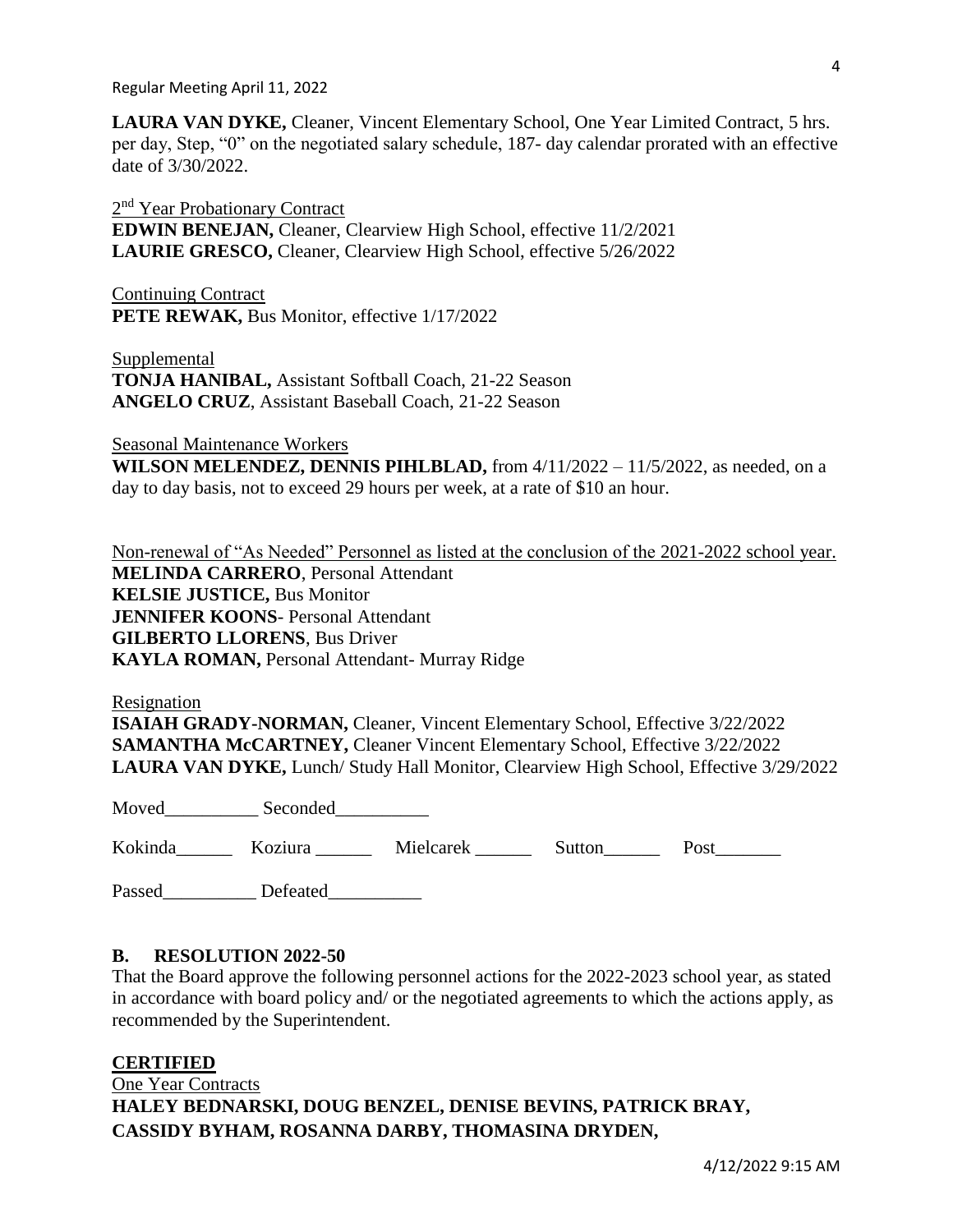**TIFFANY DUKE, HOPE EVANS, KELLIE FAUBLE ALSTON, JULIA FEICKS, VERONICA FEICKS, FISHER AUREA (.5), SYDNEY FLASK, LAURA GOLAK, NATALIE HANNA, ANDREW HOLLAND, SAMANTHA HULL, WENDIE HUTSENPILLER, MILES JONES, ELIZABETH KATTERLE, MOLLY KLONK, ELIZABETH KRAJCIK, JESSICA MAZELIS, HOLLY MILLER- MORAG, PAULA PHILLIPS, MEAGHAN PREBUL, ALEXANDER RITTER, KELLY SCHENK, ANDREANA SCHROEDER, HOLLIE SLOBODA, JENNIFER SMERCINA, KARRIE STAFFORD, JOSEPH STRADER, TAYLOR SUTTON, CHAD SZALAY, SARAH SZCZEPANSKI, JACOB WARD, JACOB WATKIN, KEITH WHITMAN**

### Two Year Contract **JIMMY CALHOUN**

Extended Days **NATTALIE HANNA-**10 Days (Guidance) **CAROLYN KAZEL-** 10 Days (Guidance) **JOAN KEPPLER-**10 Days (Guidance)

| Moved   | Seconded |           |        |      |
|---------|----------|-----------|--------|------|
| Kokinda | Koziura  | Mielcarek | Sutton | Post |

Passed Defeated

### **C. RESOLTION 2022-51**

That the Board approve the following fields trip requests.

- 1. Marie Ternes and Scott Sloboda to take CBI students and US History students (total of 50 with 4 chaperones) to the Henry Ford Museum on March 24, 2022 via private charter bus utilizing CBI funds.
- 2. Marie Ternes and George Wachowiak to take the Class of 2022 (27 students and chaperones) on a Class Trip to Williamsburg, VA/ Virginia Beach, VA April 5-8, 2022 via private charter.

| Moved   | Seconded |           |        |      |
|---------|----------|-----------|--------|------|
| Kokinda | Koziura  | Mielcarek | Sutton | Post |
| Passed  | Defeated |           |        |      |

#### **D. RESOLUTION 2022-52**

That the Board approve the 2022-2023 Clearview High School Course Selection Guide.

4/12/2022 9:15 AM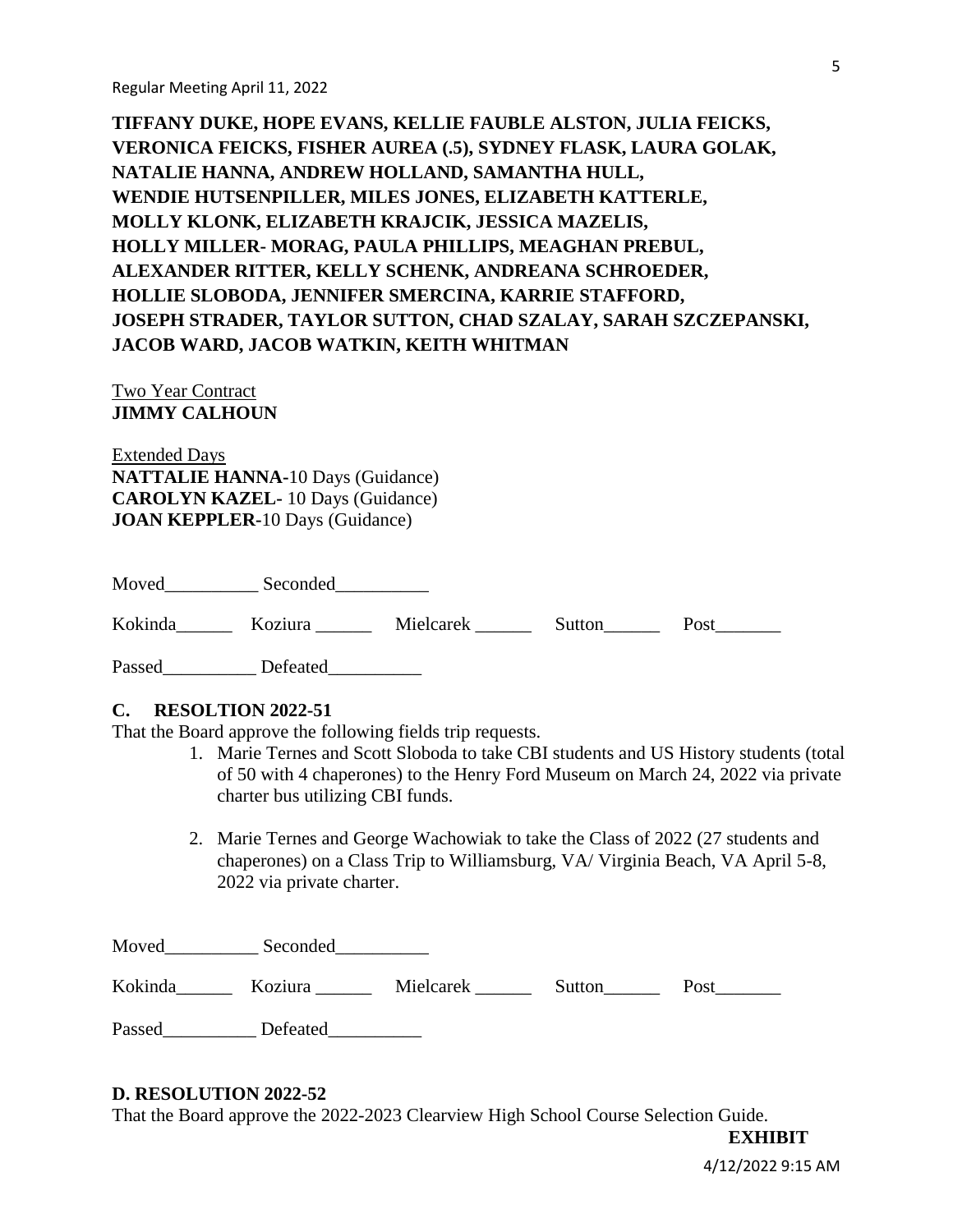Regular Meeting April 11, 2022

| Moved   | Seconded |           |        |      |
|---------|----------|-----------|--------|------|
| Kokinda | Koziura  | Mielcarek | Sutton | Post |

Passed Defeated

# **E. RESOLUTION 2022-53**

That the Board approve cell phone reimbursement for the 2021-2022 school year, prorated from February 14, 2022 for **PETER COSTELLO**, Maintenance, \$203.

| Moved   | Seconded |           |        |      |
|---------|----------|-----------|--------|------|
| Kokinda | Koziura  | Mielcarek | Sutton | Post |
| Passed  | Defeated |           |        |      |

# **F. RESOLUTION 2022-54**

That the Board approve the contract for transportation between Clearview Local Schools and Amherst Exempted Village Schools for transportation to Insight Behavioral Consulting.

| Moved   | Seconded |           |        |      |
|---------|----------|-----------|--------|------|
| Kokinda | Koziura  | Mielcarek | Sutton | Post |
| Passed  | Defeated |           |        |      |

### **G. RESOLUTION 2022-55**

That the following actions be approved upon recommendation of the Superintendent and/or Treasurer:

- 1. Accept the following donations from:
	- a) Roger Rocky Hammond \$1000.00 to the Suzie Hammond Scholarship Fund.
	- b) Avon Lake High School \$200.00 to Vincent Elementary for literacy as part of their collaborative partnership.
	- c) School Pulse Panel \$400.00 gift card to Clearview High School

| Moved   | Seconded |           |        |      |
|---------|----------|-----------|--------|------|
| Kokinda | Koziura  | Mielcarek | Sutton | Post |
| Passed  | Defeated |           |        |      |

# **XII. SUPERINTENDENT'S REPORT**

### **XIII. HEARING OF PUBLIC ON NONAGENDA ITEMS** (See Public Participation at Board Meetings.)

**EXHIBIT**